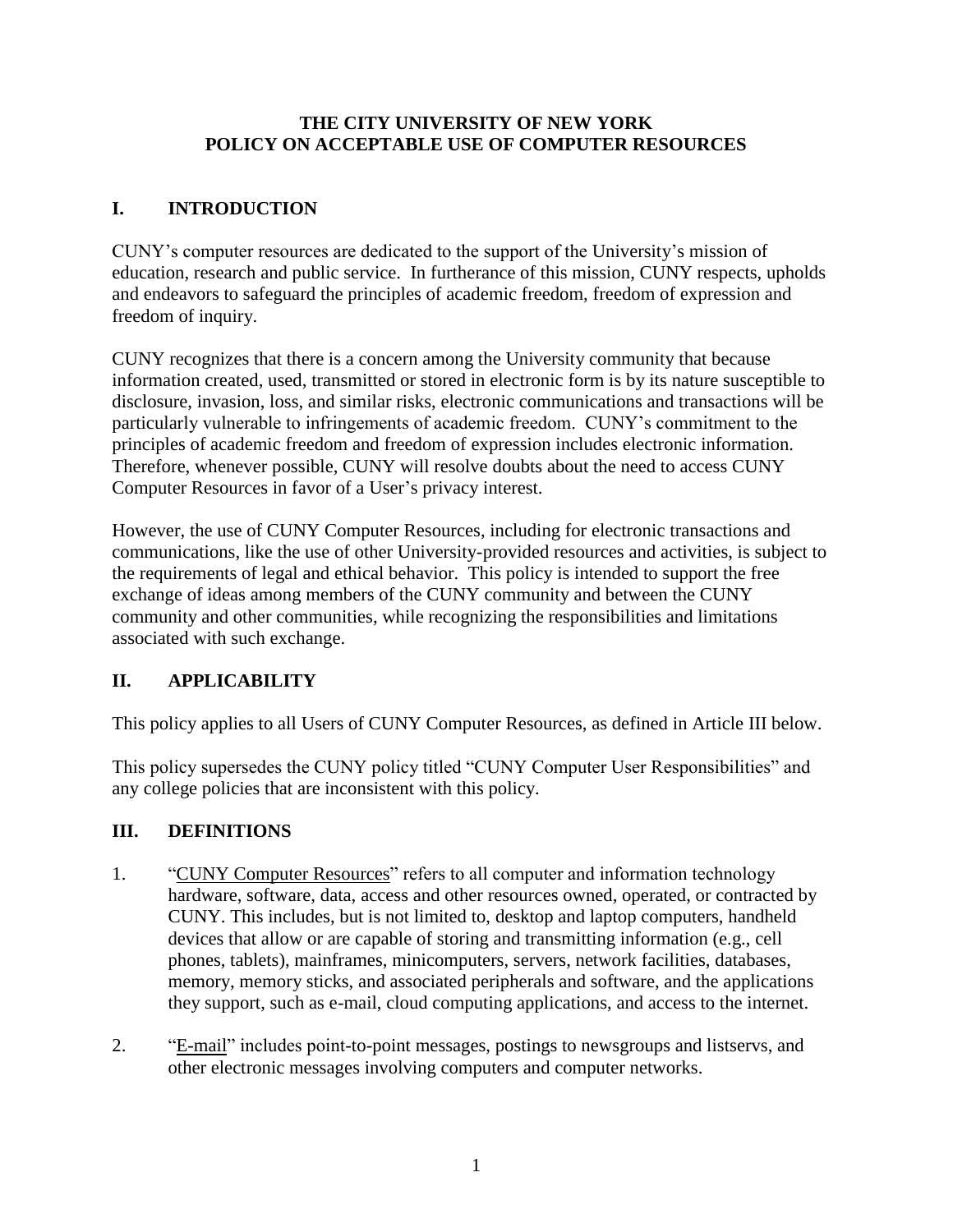- 3. "Faculty" includes full-time, part-time, and adjunct faculty.
- 4. "FOIL" is the New York State Freedom of Information Law.
- 5. "Non-Public University Information" has the meaning set forth in CUNY's IT Security Policies and Procedures found at security.cuny.edu, namely: personally identifiable information (such as an individual's Social Security Number; driver's license number or non-driver identification card number; account number, credit or debit card number, in combination with any required security code, access code, or password that would permit access to an individual's financial account; personal electronic mail address; Internet identification name or password; and parent's surname prior to marriage); information in student education records that is protected under the Family Educational Rights and Privacy Act of 1974 (FERPA) and the related regulations set forth in 34 CFR Part 99; other information relating to the administrative, business, and academic activities and operations of the University (including employee evaluations, employee home addresses and telephone numbers, and other employee records that should be treated confidentially); and any other information available in University files and systems that by its nature should be treated confidentially .
- 6. "User" means a user of CUNY Computer Resources, including all current and former users, whether affiliated with CUNY or not, and whether accessing those resources on a CUNY campus or remotely.

## **IV. RULES FOR USE OF CUNY COMPUTER RESOURCES**

### **1. Authorization.**

- a. Users may not access a CUNY Computer Resource without authorization or use it for purposes beyond the scope of authorization. This includes attempting to circumvent CUNY Computer Resource system protection facilities by hacking, cracking or similar activities, accessing or using another person's computer account, and allowing another person to access or use the User's account.
- b. Notwithstanding subsection 1.a. above, a User may authorize a colleague or clerical assistant to access information under the User's account on the User's behalf while away from a CUNY campus or when the User is unable to efficiently access the information on the User's own behalf (including as a result of a disability), but delegated access will be subject to the rules of Section  $10 -$ Security, below.
- c. CUNY Computer Resources may not be used to gain unauthorized access to another computer system within or outside of CUNY. Users are responsible for all actions performed from their computer account that they permitted or failed to prevent by following ordinary security precautions. CUNY advisories and resources are available at security.cuny.edu.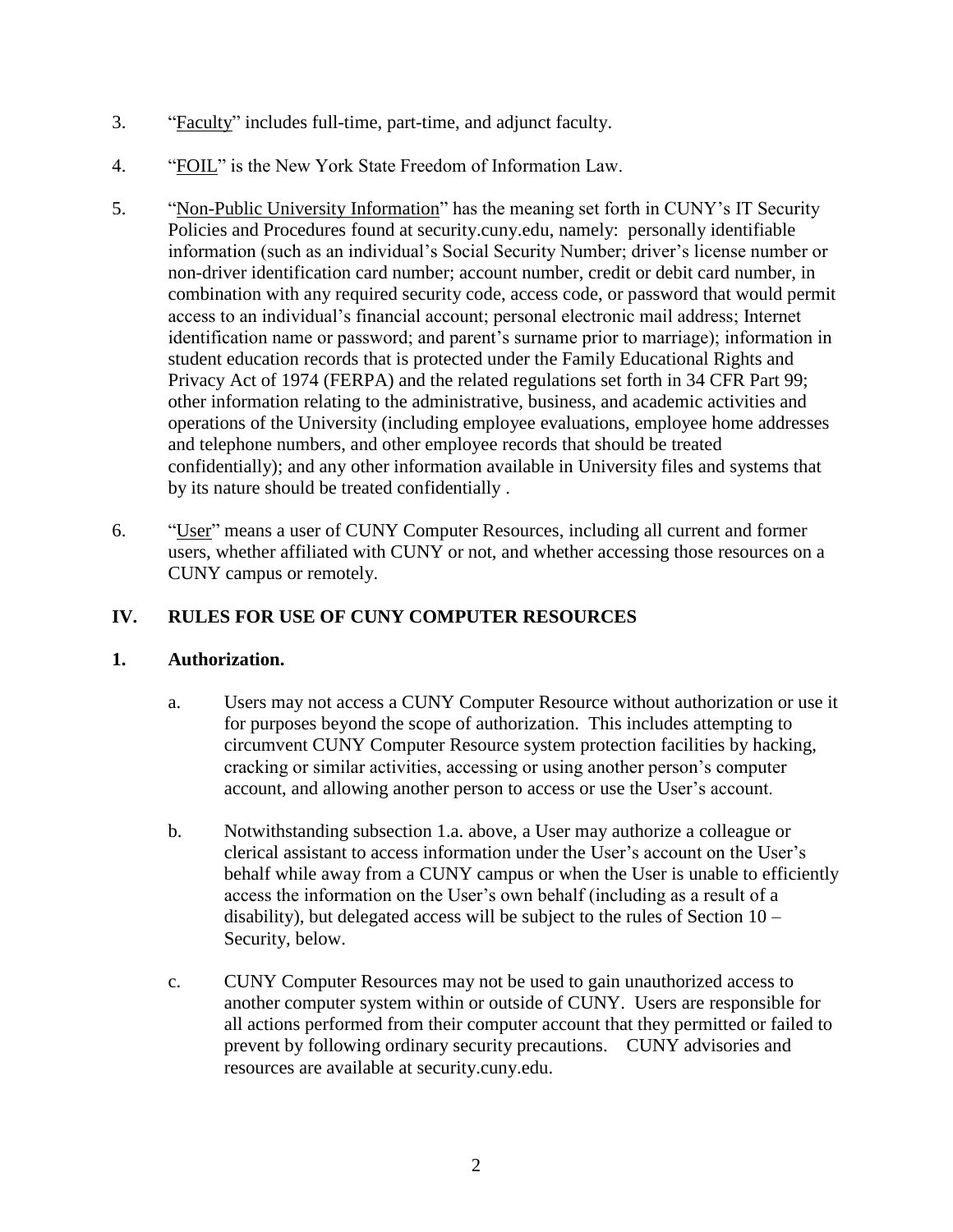#### 2. **Purpose.**

- a. Use of CUNY Computer Resources is generally limited to activities relating to the performance by CUNY employees of their duties and responsibilities, by students in connection with their college courses and activities, and by retired CUNY teaching faculty, librarians, and other retired employees approved by the college president or where the employee is a member of the Central Office staff then by the Chancellor or his or her designee. For example, use of CUNY Computer Resources for private commercial or not-for-profit business purposes, for private advertising of products or services, or for any activity meant solely to foster personal gain, is prohibited. Similarly, use of CUNY Computer Resources for partisan political activity is also prohibited.
- b. Except with respect to CUNY employees other than faculty, where a supervisor has prohibited it in writing, incidental personal use of CUNY Computer Resources is permitted so long as such use does not interfere with CUNY operations, does not compromise the functioning of CUNY Computer Resources, does not interfere with the User's employment or other obligations to CUNY, and is otherwise in compliance with this policy, including subsection 2.a. above. Users should be aware that personal messages, data and other information sent or received through a User's CUNY account or otherwise residing in a CUNY Computer Resource are subject to CUNY review pursuant to Section 13 of this policy and may also be subject to public disclosure pursuant to FOIL.

### **3. Compliance with Law.**

- a. CUNY Computer Resources may not be used for any purpose or in any manner that violates CUNY rules, regulations or policies, or federal, state or local law. Users who engage in electronic communications with persons in other states or countries or on other systems or networks may also be subject to the laws of those other states and countries, and the rules and policies of those other systems and networks. Users are responsible for ascertaining, understanding, and complying with the laws, rules, policies, contracts, and licenses applicable to their particular use.
- b. Examples of applicable federal and state laws include those addressing defamation, invasion of privacy, obscenity and child pornography, and online gambling, as well as the following:

Computer Fraud and Abuse Act Copyright Act of 1976 Electronic Communications Privacy Act Export control regulations issued by the U.S. Departments of Commerce, State and Treasury Family Educational Rights and Privacy Act FOIL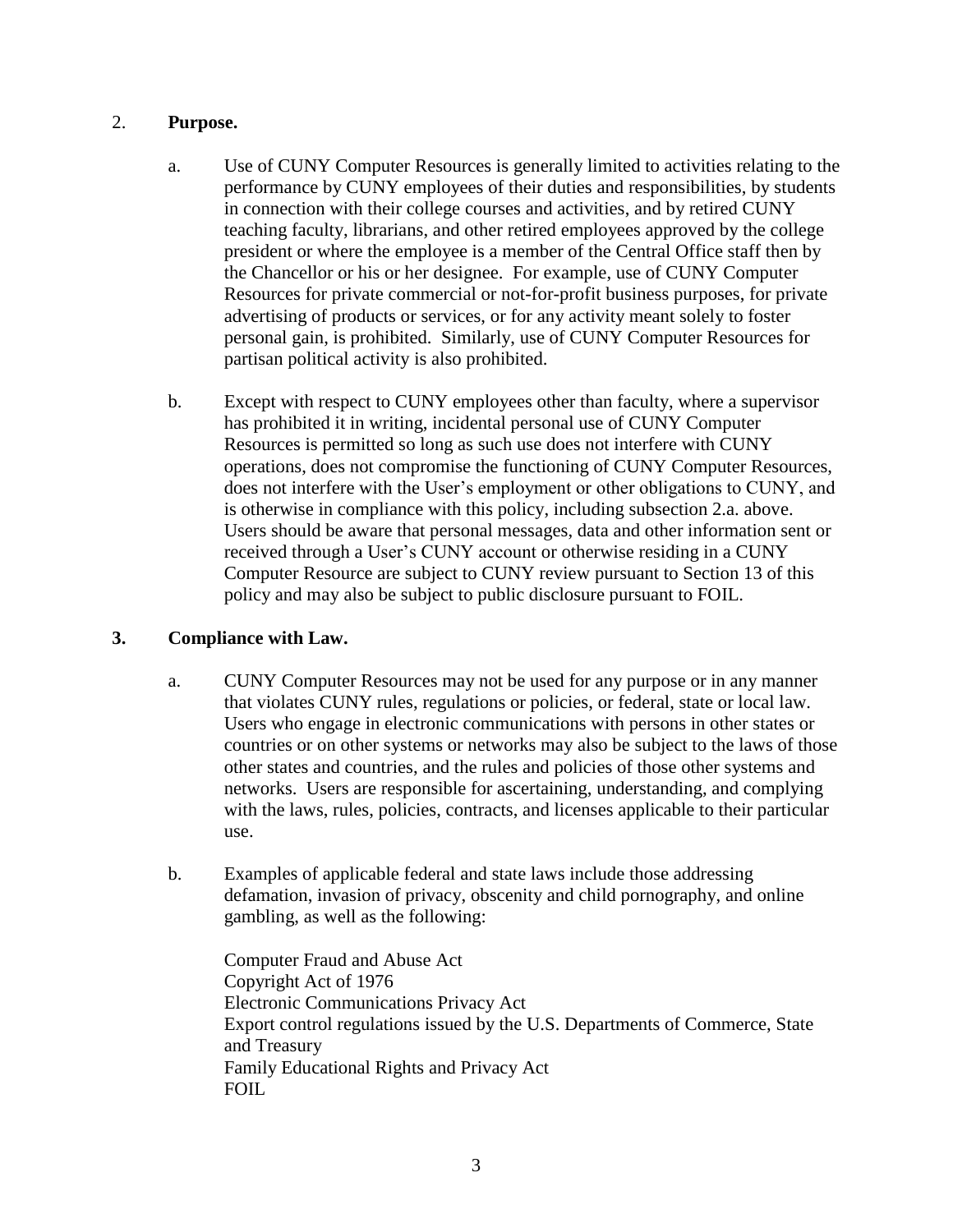New York State Law with respect to the confidentiality of library records

c. Examples of applicable CUNY rules and policies include those listed below. Other rules and policies may be found in the Manual of General Policy and on the CUNY Legal Affairs website:

Gramm-Leach-Bliley Information Security Program IT Security Policies & Procedures Policy on Maintenance of Public Order (the "Henderson Rules") Sexual Harassment Policy University Policy on Academic Integrity Web Site Privacy Policy

### **4. Licenses and Intellectual Property.**

- a. Users may use only legally obtained, licensed data or software and must comply with applicable licenses or other contracts, as well as copyright, trademark and other intellectual property laws.
- b. Much of what appears on the internet and/or is distributed via electronic communication is protected by copyright law, regardless of whether the copyright is expressly noted. Users should generally assume that material is copyrighted unless they know otherwise, and not copy, download or distribute copyrighted material without permission unless the use does not exceed fair use as defined by the federal Copyright Act of 1976. Protected material may include, among other things, text, photographs, audio, video, graphic illustrations, and computer software. Additional information regarding copyright and file sharing is available on the CUNY Legal Affairs website.
- **5. False Identity and Harassment.** Users may not employ a false identity, mask the identity of an account or computer, or use CUNY Computer Resources to engage in abuse of others, such as sending harassing, obscene, threatening, abusive, deceptive, or anonymous messages within or outside CUNY.

### 6. **Confidentiality.**

- a. Users may not invade the privacy of others by, among other things, viewing, copying, redistributing, posting such data to the Internet, modifying or destroying data or programs belonging to or containing personal or confidential information about others, without explicit permission to do so.
- b. CUNY employees must take precautions by following all IT Security Policies and Procedures to protect the confidentiality of Non-Public University Information encountered in the performance of their duties or otherwise.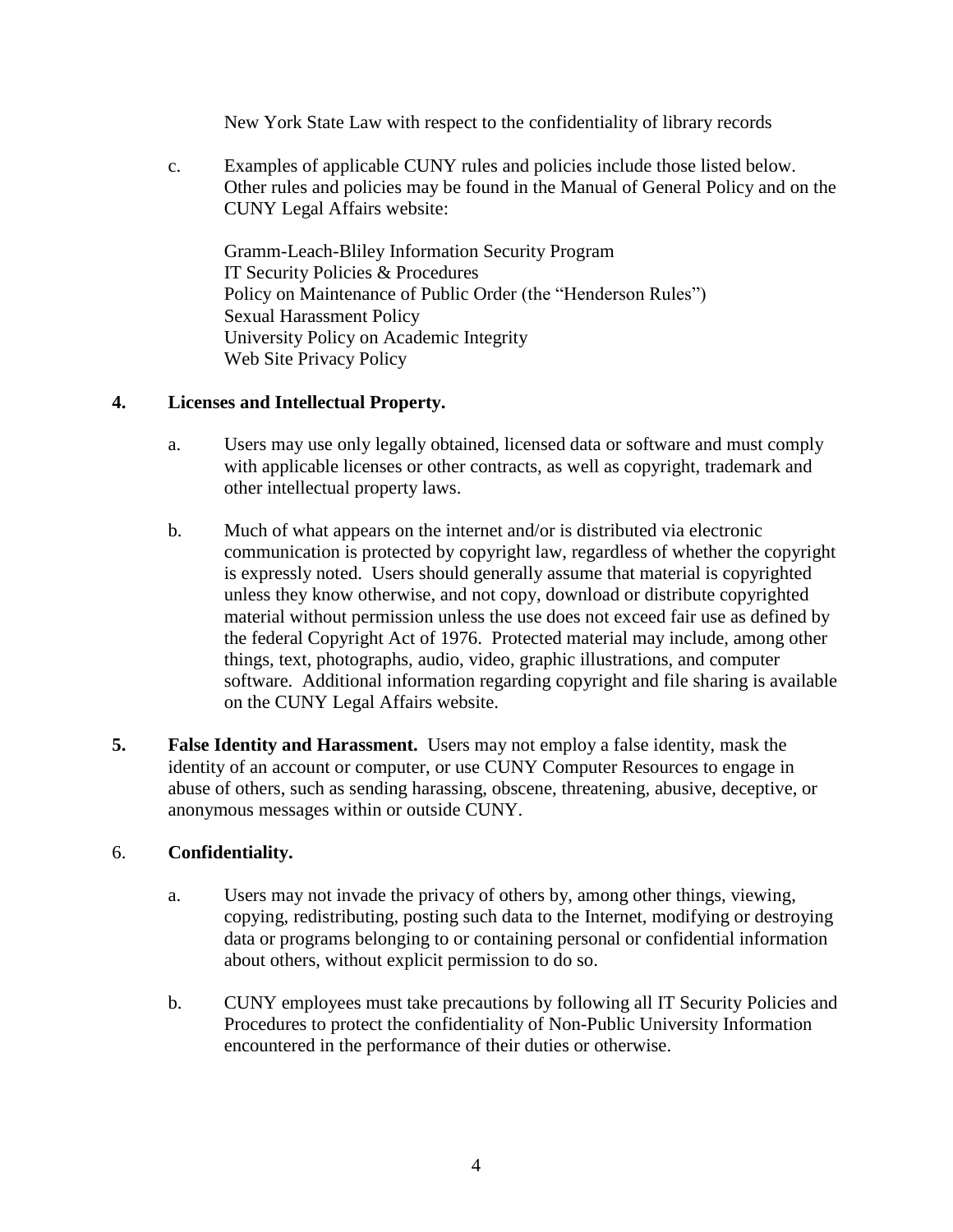**7. Integrity of Computer Resources.** Users may not install, use or develop programs intended to infiltrate or damage a CUNY Computer Resource, or which could reasonably be expected to cause, directly or indirectly, excessive strain or theft of confidential data on any computing facility. This includes, but is not limited to, programs known as computer viruses, Trojan horses, and worms. Users should consult with the IT director at their college before installing any programs on CUNY Computer Resources that they are not sure are safe or may cause excess strain.

### **8. Disruptive Activities.**

- a. CUNY Computer Resources must not be used in a manner that could reasonably be expected to cause or does cause, directly or indirectly, unwarranted or unsolicited interference with the activity of other users, including:
	- i. chain letters, virus hoaxes or other e-mail transmissions that potentially disrupt normal e-mail service;
	- ii. spamming, junk mail or other unsolicited mail that is not related to CUNY business and is sent without a reasonable expectation that the recipient would welcome receiving it;
	- iii. the inclusion on e-mail lists of individuals who have not requested membership on the lists, other than the inclusion of members of the CUNY community on lists related to CUNY business; and
	- iv. downloading of large videos, films or similar media files for personal use.
- b. CUNY has the right to require Users to limit or refrain from other specific uses if, in the opinion of the IT director at the User's college, such use interferes with efficient operations of the system, subject to appeal to the President or, in the case of central office staff, to the Chancellor.

### **9. CUNY Names and Trademarks.**

- a. CUNY names, trademarks and logos belong to the University and are protected by law. Users of CUNY Computer Resources may not state or imply that they speak on behalf of CUNY or use a CUNY name, trademark or logo without authorization to do so. Affiliation with CUNY does not, by itself, imply authorization to speak on behalf of CUNY.
- b. Notwithstanding subsection 9.a. above, CUNY employees and students may indicate their CUNY affiliation on e-mail, other correspondence, and in academic or professionally-related research, publications or professional appearances, so long as they do not state or imply that they are speaking on behalf of the University.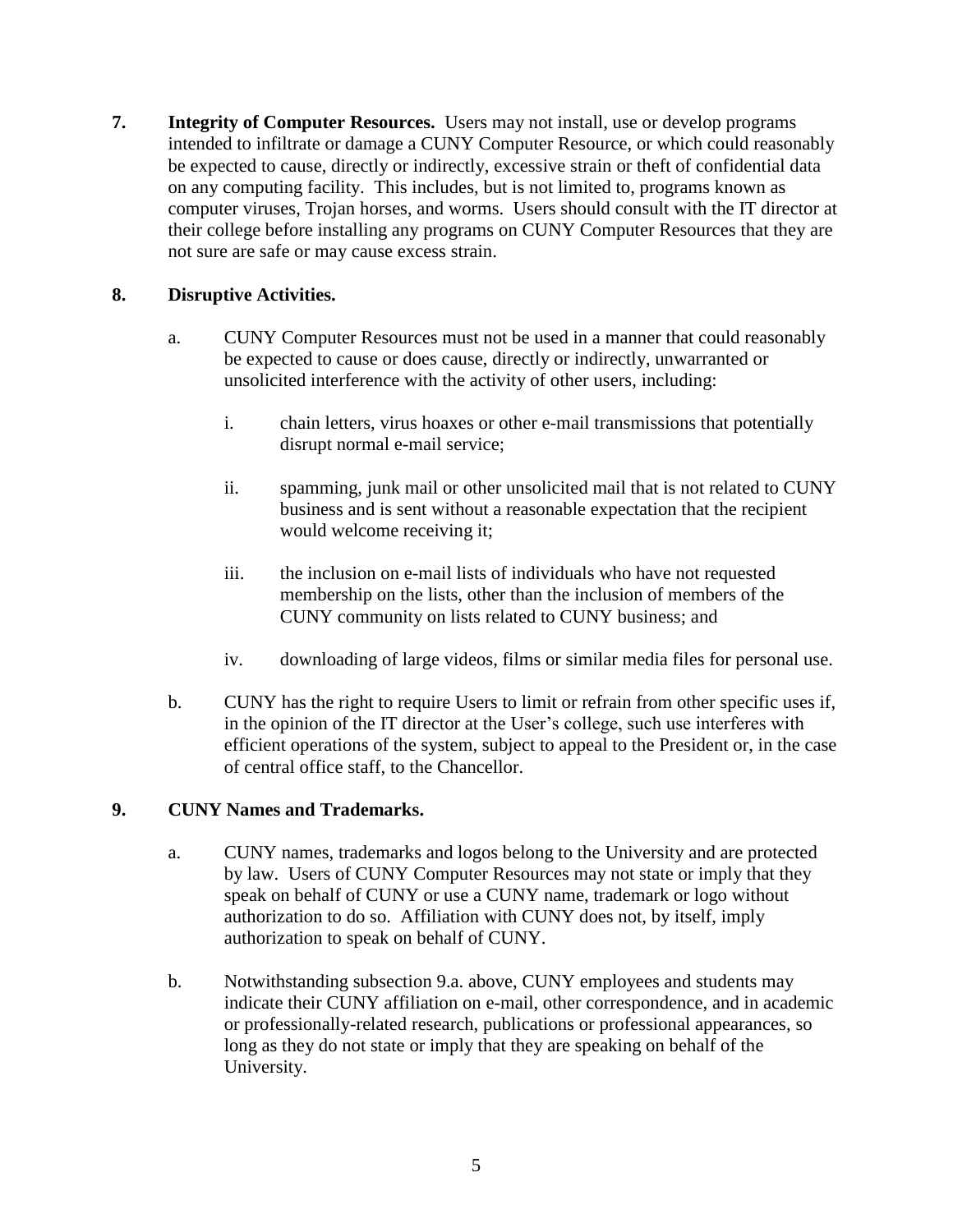#### **10. Security.**

- a. CUNY employs various measures to protect the security of its computer resources and of Users' accounts. However, CUNY cannot guarantee such security. Users are responsible for engaging in safe computing practices such as guarding and not sharing their passwords, changing passwords regularly, logging out of systems at the end of use, and protecting Non-Public University Information, as well as for following CUNY's IT Security Policies and Procedures.
- b. Users must report incidents of non-compliance with IT Security Policies and Procedures or other security incidents to the University Chief Information Officer and Chief Information Security Officer, and the Chief Information Officer at the affected User's college.
- **11. Filtering.** CUNY reserves the right to install spam, anti-malware, and spyware filters and similar devices if necessary in the judgment of CUNY's Office of Information Technology or a college IT director to protect the security and integrity of CUNY Computer Resources. CUNY will not install filters that restrict access to e-mail, instant messaging, chat rooms or websites based solely on content, unless such content is illegal, such as child pornography sites.
- **12. Confidential Research Information.** Principal investigators and others who use CUNY Computer Resources to collect, examine, analyze, transmit or store research information that is required by law or regulation to be held confidential or for which a promise of confidentiality has been given are responsible for taking steps to protect such confidential research information from unauthorized access or modification. In general, this means storing the information on a computer or auxiliary hard drive that provides strong access controls (passwords) and encrypting files, documents, and messages for protection against inadvertent or unauthorized disclosure while in storage or in transit over data networks. Robust encryption and passwords must be used to protect Non-Public University Information, and is strongly recommended for information stored electronically on all computers, especially portable devices such as notebook computers, Personal Digital Assistants (PDAs), and portable data storage (e.g., auxiliary hard drives, memory sticks) that are vulnerable to theft or loss, as well as for information transmitted over public networks. Software and protocols used should be reviewed and approved by CUNY's Office of Information Technology. In addition, the steps taken to protect such confidential research information should be included in submissions to the CUNY Institutional Review Board reviewing the research protocol.

### **13. CUNY Access to Computer Resources.**

a. Copying. CUNY may copy a User's account and/or hard drive on a CUNY Computer Resource, without monitoring or inspecting the contents of such account and/or hard drive, at any time for preservation of data or evidence, without notice to the User.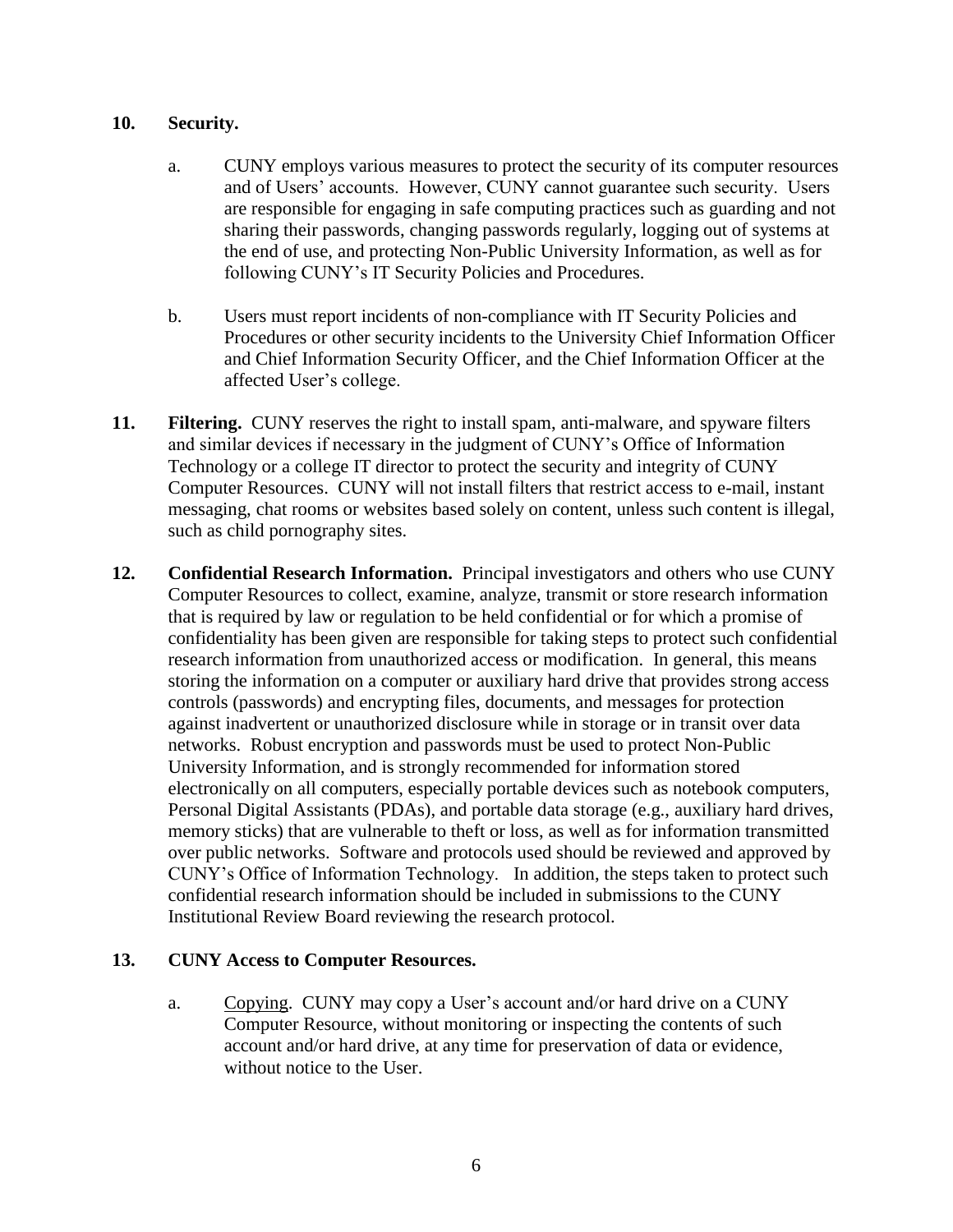b. General Monitoring Practices. CUNY does not routinely monitor, inspect, or disclose individual usage of CUNY Computer Resources without the User's consent. In most instances, if the University needs information located in a CUNY Computer Resource, it will simply request it from the author or custodian. However, CUNY IT professionals and staff do regularly monitor general usage patterns as part of normal system operations and maintenance and might, in connection with these duties, observe the contents of web sites, e-mail or other electronic communications. Except as provided in this policy or by law, these individuals are not permitted to seek out contents or transactional information, or disclose or otherwise use what they have observed. Nevertheless, because of the inherent vulnerability of computer technology to unauthorized intrusions, Users have no guarantee of privacy during any use of CUNY computer resources or in any data in them, whether or not a password or other entry identification or encryption is used. Users may expect that the privacy of their electronic communications and of any materials stored in any CUNY Computer Resource dedicated to their use will not be intruded upon by CUNY except as outlined in this policy.

#### c. Monitoring without Notice.

- i. Categories. CUNY may specifically monitor or inspect the activity and accounts of individual users of CUNY computer resources, including individual login sessions, e-mail and other communications, without notice, in the following circumstances:
	- A. when the User has voluntarily made them accessible to the public, as by posting to Usenet or a web page;
	- B. when it is reasonably necessary to do so to protect the integrity, security, or functionality of CUNY or other computer resources, as determined by the college chief information officer or his or her designee, after consultation with CUNY's chief information officer or his or her designee;
	- C. when it is reasonably necessary to diagnose and resolve technical problems involving system hardware, software, or communications, as determined by the college chief information officer or his or her designee, after consultation with CUNY's chief information officer or his or her designee;
	- D. when it is reasonably necessary to determine whether CUNY may be vulnerable to liability, or when failure to act might result in significant bodily harm, significant property loss or damage, or loss of evidence, as determined by the college president or a vice president designated by the president or, in the case of the Central Office by the Chancellor or his or her designee, after consultation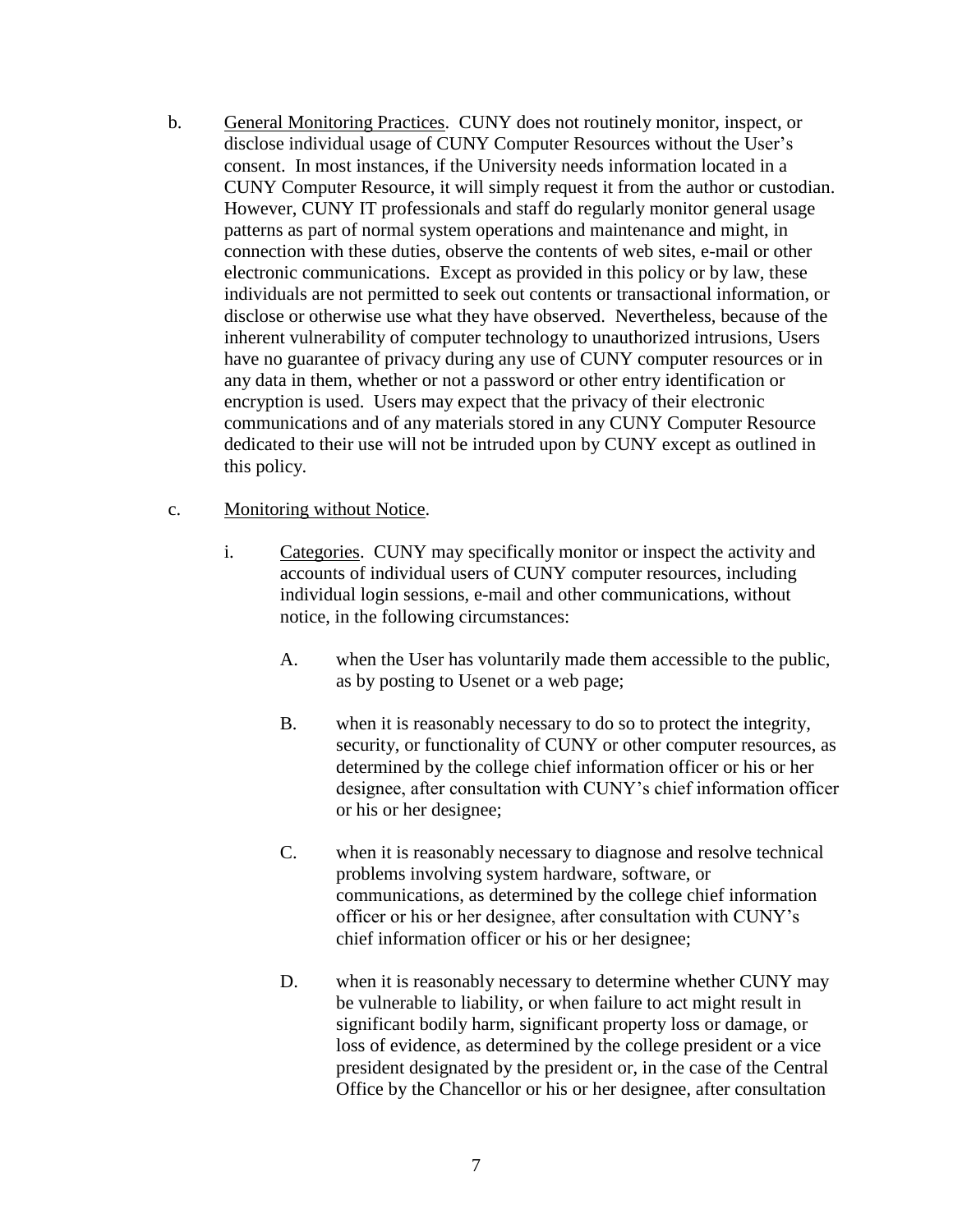with the Office of General Counsel and the Chair of the University Faculty Senate (if a current CUNY faculty member's account or activity is involved) or Vice Chair if the Chair is unavailable;

- E. when there is a reasonable basis to believe that CUNY policy or federal, state or local law has been or is being violated, as determined by the college president or a vice president designated by the president or, in the case of the Central Office by the Chancellor or his or her designee, after consultation with the Office of General Counsel and the Chair of the University Faculty Senate (if a current CUNY faculty member's account or activity is involved) or Vice Chair if the Chair is unavailable;
- F. when an account appears to be engaged in unusual or unusually excessive activity, as indicated by the monitoring of general activity and usage patterns, as determined by the college president or a vice president designated by the president and the college chief information officer or his or her designee or, in the case of the Central Office by the Chancellor or his or her designee, after consultation with CUNY's chief information officer or his or her designee, the Office of General Counsel, and the Chair of the University Faculty Senate (if a current CUNY faculty member's account or activity is involved) or Vice Chair if the Chair is unavailable; or
- G. as otherwise required by law.
- ii. Procedures. In those situations in which the Chair of the University Faculty Senate is to be consulted prior to monitoring or inspecting an account or activity, the following procedures shall apply:
	- A. if the monitoring or inspection of an account or activity requires physical entry into a faculty member's office, the faculty member shall be advised prior thereto and shall be permitted to be present to observe, except where specifically forbidden by law; and
	- B. the college president or the Chancellor, as the case may be, shall report the completion of the monitoring or inspection to the Chair and the CUNY employee affected, who shall also be told the reason for the monitoring or inspection, except where specifically forbidden by law.
- iii. Other Disclosure.
	- A. CUNY, in its discretion, may disclose the results of any general or individual monitoring or inspection to appropriate CUNY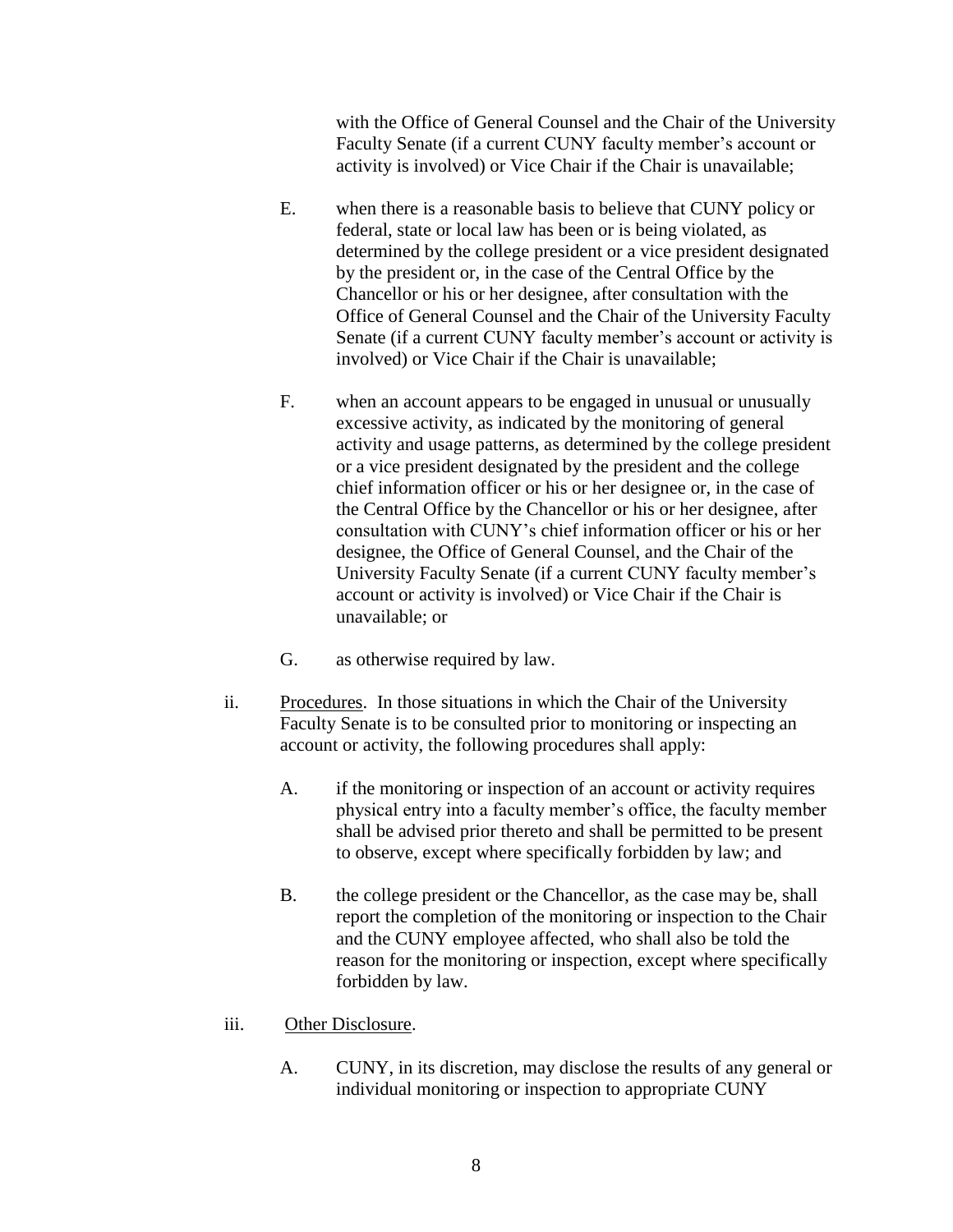personnel or agents, or law enforcement or other agencies. The results may be used in college disciplinary proceedings, discovery proceedings in legal actions, or otherwise as is necessary to protect the interests of the University.

- B. In addition, users should be aware that CUNY may be required to disclose to the public under FOIL communications made by means of CUNY Computer Resources whether in conjunction with University business or as incidental personal use.
- C. Any disclosures of activity of accounts of individual Users to persons or entities outside of CUNY, whether discretionary or required by law, shall be approved by the General Counsel and shall be conducted in accordance with any applicable law. Except where specifically forbidden by law, CUNY employees subject to such disclosures shall be informed promptly after the disclosure of the actions taken and the reasons for them.
- iv. Annual Statement. The Office of General Counsel shall issue an annual statement of the instances of account monitoring or inspection that fall within categories D through G above. The statement shall indicate the number of such instances and the cause and result of each. No personally identifiable data shall be included in this statement.
- v. Privacy Policy. See [CUNY's Web Site Privacy Policy](http://www.cuny.edu/website/privacy.html) for additional information regarding data collected by CUNY from visitors to the CUNY website at www.cuny.edu.

### **14. Waiver of Policy**

- a. A CUNY employee or student may apply to the General Counsel for an exception or waiver from one or more of the provisions of this policy. Such application may be for a single use or for periodic or continuous uses, such as in connection with a course or program. Any application for a waiver should be made prior to using the CUNY Computer Resource for the purposes described in the application.
- b. The written waiver application must state:
	- i. the policy provision or provisions for which the User is seeking a waiver;
	- ii. how the User plans to use CUNY Computer Resource to be covered by the waiver and the reasons why the User believes a waiver should be approved;
	- iii. if the waiver involves confidential research information, what steps will be taken to protect such information;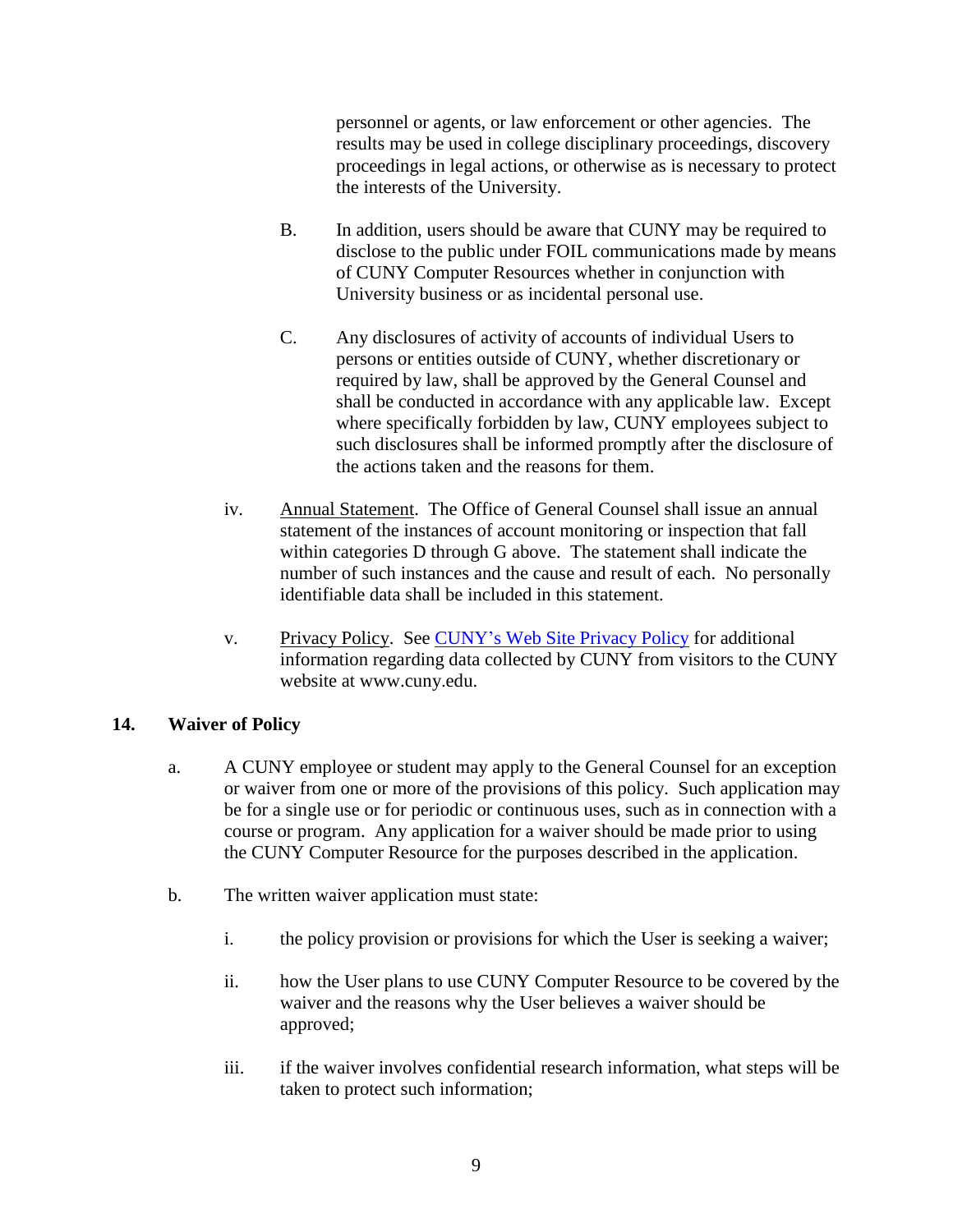- iv. the length of time for which the waiver is being requested; and
- v. if a student, how and by whom the student will be supervised.
- c. The General Counsel shall consult with the CUNY's chief information officer and the president of the applicant's college (or, if the applicant is a Central Office employee, the Chancellor) or their designees, prior to making a determination regarding the application.
- d. Users should be aware that CUNY cannot waive federal, state or local law; for example, the contents of CUNY Computer Resources (including confidential research information) may be subject to a valid subpoena regardless of the terms of any waiver.

#### **15. Enforcement.**

- a. Violation of this policy may result in suspension or termination of an individual's right of access to CUNY Computer Resources, disciplinary action by appropriate CUNY authorities, referral to law enforcement authorities for criminal prosecution, or other legal action, including action to recover civil damages and penalties.
- b. Violations will normally be handled through the University disciplinary procedures applicable to the relevant User. For example, alleged violations by students will normally be investigated, and any penalties or other discipline will normally be imposed, by the Office of Student Affairs.
- c. CUNY has the right to temporarily suspend computer use privileges and to remove from CUNY computer resources material it believes violates this policy, pending the outcome of an investigation of misuse or finding of violation. This power may be exercised only by the president of each college or the Chancellor.
- **16. Additional Rules.** Additional rules, policies, guidelines and/or restrictions may be in effect for specific computers, systems, or networks, or at specific computer facilities at the discretion of the directors of those facilities. Any such rules which potentially limit the privacy or confidentiality of electronic communications or information contained in or delivered by or over CUNY Computer Resources will be subject to the substantive and procedural safeguards provided by this policy.

#### **17. Disclaimer.**

a. CUNY shall not be responsible for any damages, costs or other liabilities of any nature whatsoever with regard to the use of CUNY Computer Resources. This includes, but is not limited to, damages caused by unauthorized access to CUNY Computer Resources, data loss, or other damages resulting from delays, non